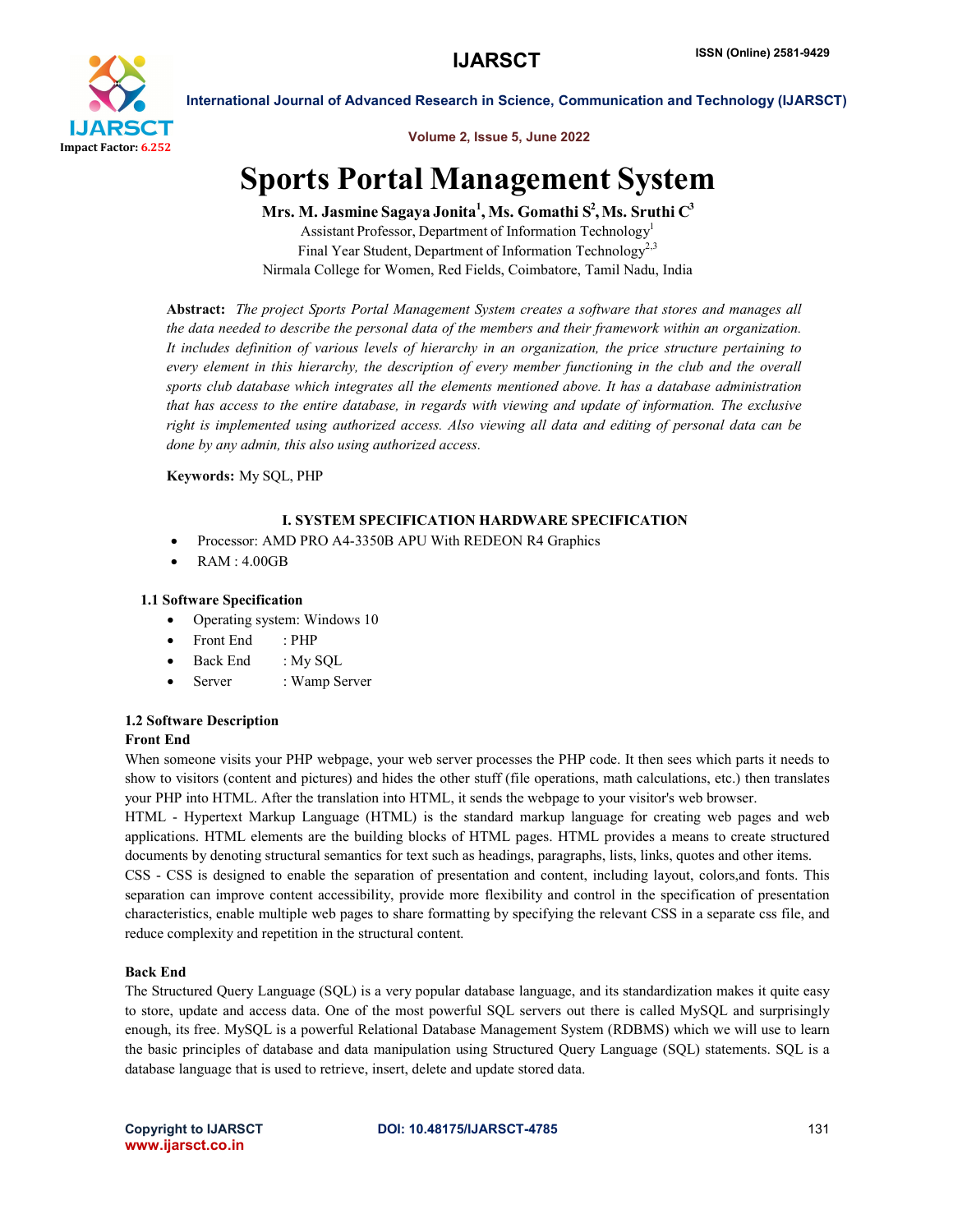

International Journal of Advanced Research in Science, Communication and Technology (IJARSCT)

# Volume 2, Issue 5, June 2022

# II. SYSTEM ANALYSIS

# Existing System

The existing system is nothing but a manual system in which the admin has to fill the member's Sports Club details in an excel sheet and send it to their supervisor then the supervisor has to merge all the member information details and arrange them in to a single sheet. Maintaining a clean record of all the members is a tedious job in this process.

# DRAW BACKS

- o Paperback records are hard to maintain.
- o Searching for a member's information can be gruesome task.
- o Doesn't provide Security.
- o Difficulty in updating the records.
- o More manual hours is needed to maintain the records.
- o Updating the member on deadline for payment is difficult.

### Proposed System

Proposed Management System is to replace the existing manual system with a software solution. It allows all the employees in different sections of the club to work together and manage a single record. Different areas of the Sports Club can be managed in different tabs by different people.

# III. PROJECT DESCRIPTION

### 3.1 Module Description

- Admin
- User

### Admin Module

The admin will generate the user name and password for the students who will register through this application. The first step will be the student registration. The employee will enter the student details like name, sports they wish to participate. All these information will be stored in the database.

### User Module

The user module allows user to register,log in, and log out. Users benefit form begin able to sign on because this associates content day create with their account and allows various permissions to be set for their roles. The user module supports user roles, which can be setup with fine-grained permissions allowing each role to do only what the administrator permits.

# IV. SYSTEM DESIGN

### 4.1 Input Design

Input design is one of the most expensive phases of the operation of computerized system and is often the major problem of a system. A large number of problems with the system can usually we tracked backs to fault input design and method. Need less to say, therefore, that the input data is the lifeblood of a system and have to be analysized and designed with at most case and consideration.

### 4.2 Output Design

Output design generally refers to the result and information that are generated by the system for many end – user, output is the main reason for developing the system and the basis on which the evaluate the usefulness of the application.